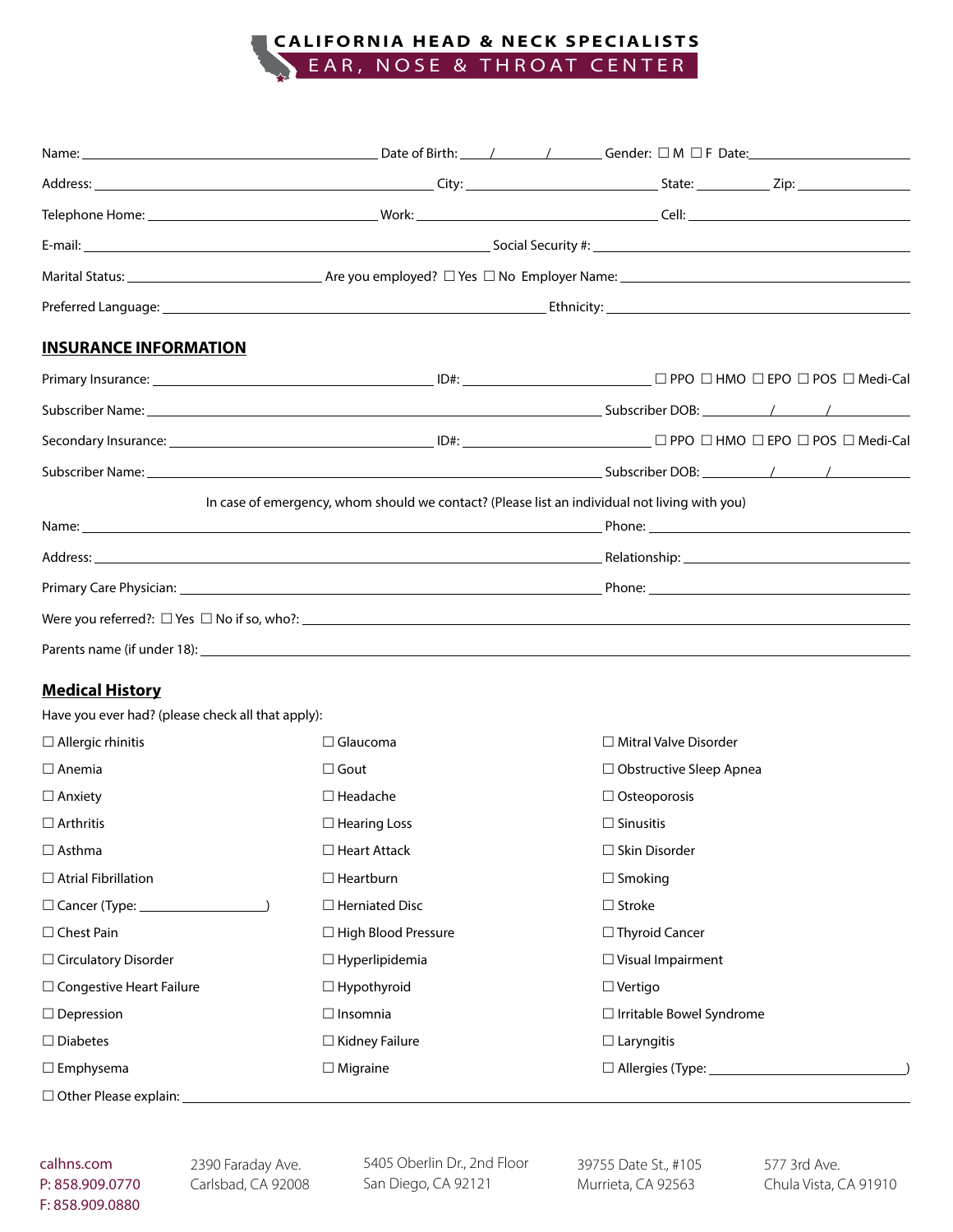# **Family History**

**(Female patients aged 50 through 74)**

| Has anyone in your immediate family ever had any of the following? (please check all that apply):                                                                                                                              |                            |                                       |                                                                                                                                                                                                                                        |
|--------------------------------------------------------------------------------------------------------------------------------------------------------------------------------------------------------------------------------|----------------------------|---------------------------------------|----------------------------------------------------------------------------------------------------------------------------------------------------------------------------------------------------------------------------------------|
| Cancer (Type: ______________)                                                                                                                                                                                                  | Family member? __________  | $\Box$ Hearing Loss                   |                                                                                                                                                                                                                                        |
| $\Box$ Hypertension (High Blood Pressure)                                                                                                                                                                                      | Family member? ___________ | $\Box$ Diabetes                       | Family member?<br><u>[</u> [11] The mail of the mail of the mail of the mail of the mail of the mail of the mail of the mail of the mail of the mail of the mail of the mail of the mail of the mail of the mail of the mail of the ma |
| $\Box$ Allergies (Type: ___________)                                                                                                                                                                                           | Family member? __________  |                                       |                                                                                                                                                                                                                                        |
| Are you currently taking any medications and/or herbal supplements? $\Box$ Yes $\Box$ No If yes, please list medication/supplement and include dosage:                                                                         |                            |                                       |                                                                                                                                                                                                                                        |
|                                                                                                                                                                                                                                |                            |                                       |                                                                                                                                                                                                                                        |
| Do you have any medication allergies? $\Box$ Yes $\Box$ No                                                                                                                                                                     |                            |                                       |                                                                                                                                                                                                                                        |
|                                                                                                                                                                                                                                |                            |                                       |                                                                                                                                                                                                                                        |
| Are you allergic to latex? □ Yes □ No                                                                                                                                                                                          |                            |                                       |                                                                                                                                                                                                                                        |
| <b>Surgical History</b>                                                                                                                                                                                                        |                            |                                       |                                                                                                                                                                                                                                        |
| List any operations you have had: please provide the date of surgery.                                                                                                                                                          |                            |                                       |                                                                                                                                                                                                                                        |
| <u>1. ________________________________</u>                                                                                                                                                                                     |                            | $\begin{tabular}{c} 3. \end{tabular}$ |                                                                                                                                                                                                                                        |
|                                                                                                                                                                                                                                |                            | 4.                                    | $6.$ $\overline{\phantom{a}}$                                                                                                                                                                                                          |
| <b>Social History</b>                                                                                                                                                                                                          |                            |                                       |                                                                                                                                                                                                                                        |
| Do you use tobacco (cigarettes, pipe, chew, etc.)?                                                                                                                                                                             |                            |                                       | $\Box$ Yes $\Box$ No What kind of tobacco?                                                                                                                                                                                             |
|                                                                                                                                                                                                                                |                            |                                       |                                                                                                                                                                                                                                        |
| Do you drink alcohol?<br>$\Box$ Yes $\Box$ No                                                                                                                                                                                  |                            |                                       |                                                                                                                                                                                                                                        |
|                                                                                                                                                                                                                                |                            |                                       |                                                                                                                                                                                                                                        |
| Do you use Drugs?<br>$\Box$ Yes $\Box$ No                                                                                                                                                                                      |                            |                                       |                                                                                                                                                                                                                                        |
|                                                                                                                                                                                                                                |                            |                                       |                                                                                                                                                                                                                                        |
| <b>Pharmacy Information</b>                                                                                                                                                                                                    |                            |                                       |                                                                                                                                                                                                                                        |
| Pharmacy Name: University of the Community of the Community of the Community of the Community of the Community of the Community of the Community of the Community of the Community of the Community of the Community of the Co |                            |                                       |                                                                                                                                                                                                                                        |
|                                                                                                                                                                                                                                |                            |                                       |                                                                                                                                                                                                                                        |
|                                                                                                                                                                                                                                |                            |                                       |                                                                                                                                                                                                                                        |
| <b>Preventive Care</b>                                                                                                                                                                                                         |                            |                                       |                                                                                                                                                                                                                                        |
| 1. Have you ever had an Influenza immunization                                                                                                                                                                                 |                            |                                       |                                                                                                                                                                                                                                        |
| 2. Have you ever had a Pneumonia Vaccination<br>(Men and Women aged 65 and older)                                                                                                                                              |                            |                                       |                                                                                                                                                                                                                                        |
| 3. Have you ever had a Colorectal Cancer Screening<br>(Men and Women aged 50-75)                                                                                                                                               |                            |                                       |                                                                                                                                                                                                                                        |
| Results of test <b>the community of the community of the community of the community of test</b>                                                                                                                                |                            |                                       |                                                                                                                                                                                                                                        |
| 4. Have you ever been diagnosed with Clinical Depression entitled by the state of the state of the state of the state of the state of the state of the state of the state of the state of the state of the state of the state  |                            |                                       |                                                                                                                                                                                                                                        |
| 5. Have you ever been screened for Osteoporosis<br>(Female patients only aged 65 and older)                                                                                                                                    |                            |                                       |                                                                                                                                                                                                                                        |
|                                                                                                                                                                                                                                |                            |                                       |                                                                                                                                                                                                                                        |
| (Women aged 65 and older)                                                                                                                                                                                                      |                            |                                       |                                                                                                                                                                                                                                        |
| 7. Have you ever had a mammogram                                                                                                                                                                                               |                            |                                       |                                                                                                                                                                                                                                        |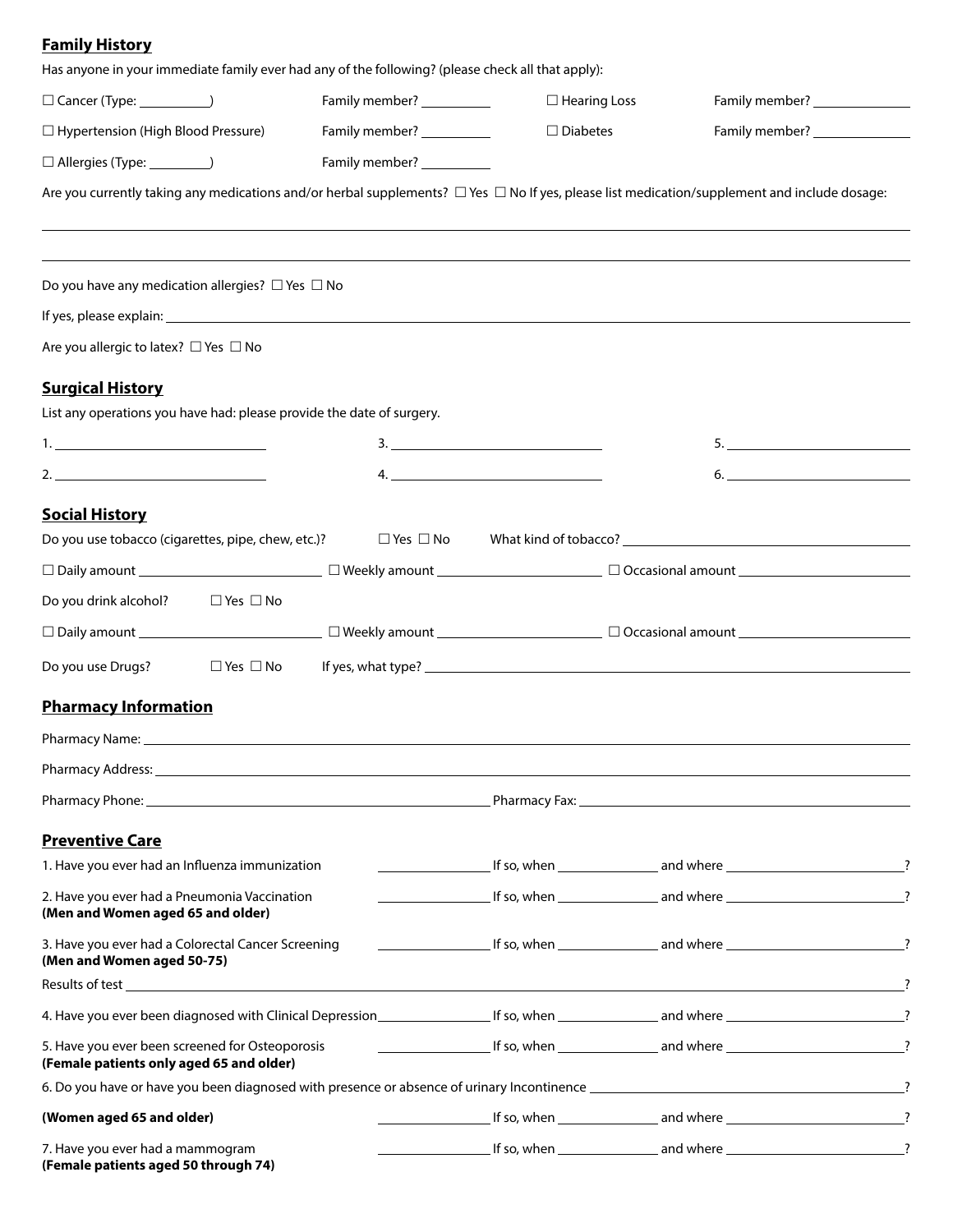## **PLEASE NOTE THAT ANYTHING HAVING TO DO WITH PROBLEMS OF THE EARS WILL REQUIRE AN AUDIOGRAM WITH THE AUDIOLOGIST, PRIOR TO SEEING THE PROVIDER!**

### **Communication Consent Form**

In order to comply with HIPAA (Health Insurance Portability and Accountability Act of 1996) regulations, we ask that our clients review and sign this Communication Consent Form. Please note it is the patient's responsibility to notify this office if anything should change regarding this form and who we should release patient information to.

| I give permission to be contacted in the following manner (please fill in phone numbers and check all that apply):                                                                                                             |                             |                                                                                                                                                                                                                               |  |  |
|--------------------------------------------------------------------------------------------------------------------------------------------------------------------------------------------------------------------------------|-----------------------------|-------------------------------------------------------------------------------------------------------------------------------------------------------------------------------------------------------------------------------|--|--|
|                                                                                                                                                                                                                                |                             |                                                                                                                                                                                                                               |  |  |
|                                                                                                                                                                                                                                |                             |                                                                                                                                                                                                                               |  |  |
| OK to leave message at home or on the cell phone with the following family members: (list name(s) and relationship to patient)                                                                                                 |                             |                                                                                                                                                                                                                               |  |  |
|                                                                                                                                                                                                                                | 2. $\overline{\phantom{a}}$ |                                                                                                                                                                                                                               |  |  |
|                                                                                                                                                                                                                                |                             |                                                                                                                                                                                                                               |  |  |
| <b>Written Communication</b>                                                                                                                                                                                                   |                             |                                                                                                                                                                                                                               |  |  |
| OK to mail to my home address: example and the set of the set of the set of the set of the set of the set of the set of the set of the set of the set of the set of the set of the set of the set of the set of the set of the |                             |                                                                                                                                                                                                                               |  |  |
| List the person or persons (including spouse, if applicable) that you authorize us to release information to.<br>Please include their relationship to you and their phone numbers.                                             |                             |                                                                                                                                                                                                                               |  |  |
|                                                                                                                                                                                                                                |                             |                                                                                                                                                                                                                               |  |  |
|                                                                                                                                                                                                                                |                             |                                                                                                                                                                                                                               |  |  |
|                                                                                                                                                                                                                                |                             |                                                                                                                                                                                                                               |  |  |
| Patient Signature: Note that the contract of the contract of the contract of the contract of the contract of the contract of the contract of the contract of the contract of the contract of the contract of the contract of t |                             |                                                                                                                                                                                                                               |  |  |
|                                                                                                                                                                                                                                |                             |                                                                                                                                                                                                                               |  |  |
| (Needed if child is less than 18 years of age)                                                                                                                                                                                 |                             |                                                                                                                                                                                                                               |  |  |
| Witness Printed Name: 1988 Contract Contract Contract Contract Contract Contract Contract Contract Contract Contract Contract Contract Contract Contract Contract Contract Contract Contract Contract Contract Contract Contra |                             | Date: and the contract of the contract of the contract of the contract of the contract of the contract of the contract of the contract of the contract of the contract of the contract of the contract of the contract of the |  |  |

Witness Signature: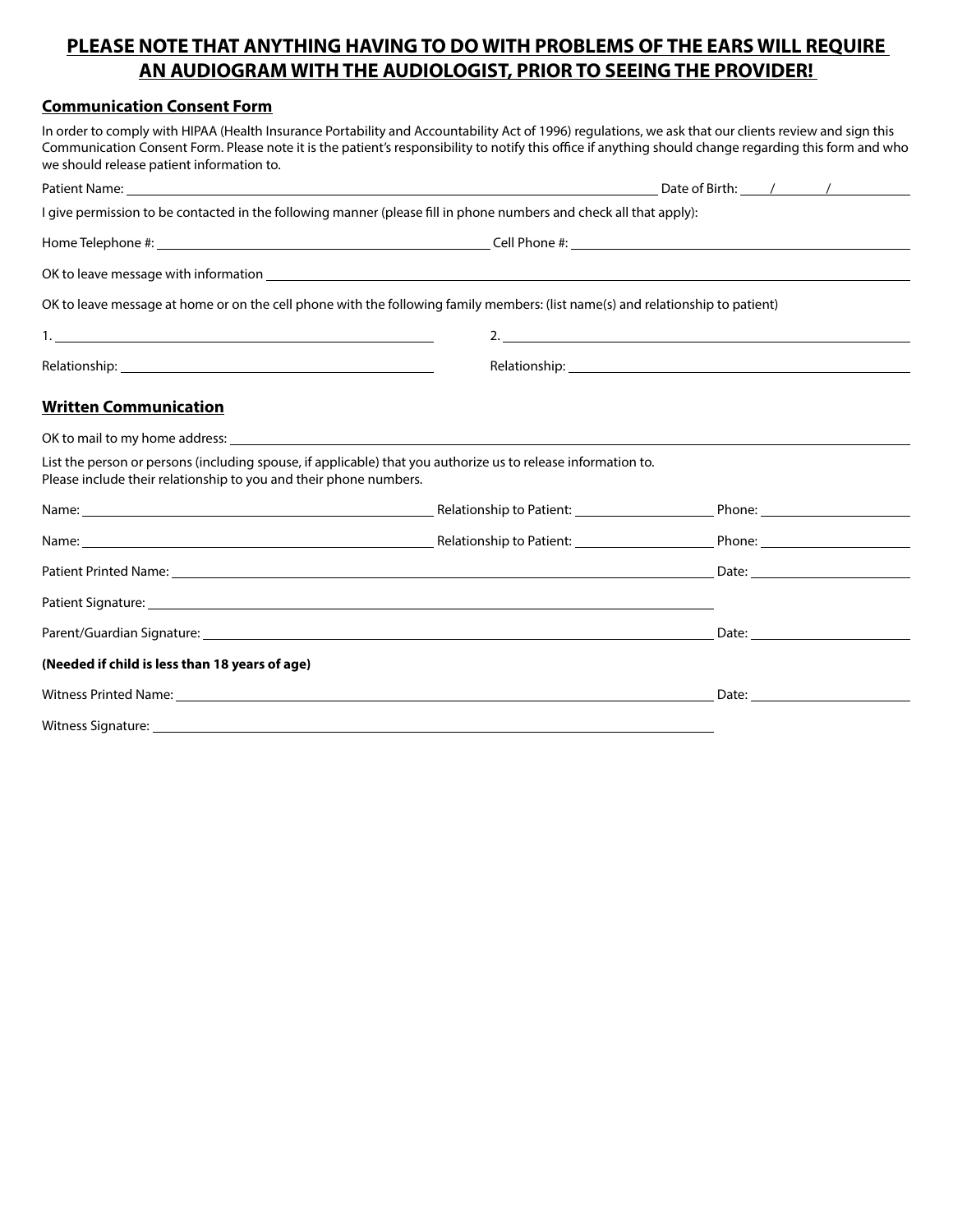# **Billing Policy**

- Payment to Ritvik P. Mehta M.D./ CALHNS is required when services are rendered.
- Prior to the first visit, it is the patient's responsibility to verify the amount of their deductible with their insurance company and bring the full amount to the first visit.
- California Head & Neck Specialists accepts cash, checks, money orders, VISA, MasterCard, American Express and Discover payments for services rendered.
- At each visit, all copayments and coinsurance amounts must be paid to Ritvik P. Mehta M.D./CALHNS prior to receiving services and/or seeing the physician.
- Insurance claims are filed on behalf of the patient. However, all deductibles and copayments are the patient's responsibility when services are rendered.
- If a patient fails to notify California Head & Neck Specialists of a secondary insurance company at the time of their initial visit, the patient is fully responsible for any amount not paid by their primary insurance company.
- It is the patient's responsibility to inform California Head & Neck Specialists of any insurance coverage change. If updated insurance information is not provided, the bill is the patient's full responsibility.
- Patients without insurance and those unable to pay their deductible and/or copayments are required to schedule and attend a meeting with the office manager to arrange a payment plan prior to services being rendered and/or seeing the physician. At each visit, the agreed-upon payment must be made prior to services being rendered and/or seeing a physician.
- If a check written to California Head & Neck Specialists is returned unpaid for any reason by the issuing bank, patients are liable for each returned check together with a service charge of \$25, which must be paid to California Head & Neck Specialists.
- If a collection agency is required in order to collect a patient's past due amount, the patient will be charged for the collection agency's fee in addition to the past due amount.
- Referrals: If a patient's insurance company requires a referral be obtained prior to services rendered at a specialist, it is the PATIENT'S responsibility to obtain the referral from their primary physician and present it during their initial visit in order to be seen by the physician. If a patient inadvertently sees the physician without a required referral, the PATIENT will be billed for the visit.
- If subsequent referrals are required, it remains the patient's responsibility to obtain and present the referrals to California Head & Neck Specialists.
- It is every patient's responsibility to notify California Head & Neck Specialists of a change in address, phone number and/or insurance information.
- Patients must present insurance cards for re-verification at each visit.
- Attention Worker's Compensation Patients:
- Any patient failing to notify California Head & Neck Specialists during their first visit that treatment is related to a worker's compensation issue will be charged a \$25 fee to cover the cost of updating and changing existing California Head & Neck Specialists records. Services rendered must be filed as worker's compensation and cannot be filed with personal insurance companies. If filed with a personal insurance company, payment will have to be returned by California Head & Neck Specialists when that insurance company discovers it's a worker's comp issue. If California Head & Neck Specialists were to attempt to collect the amount due as worker's comp, the bill would be rejected because the patient was not initially pre-authorized to be treated by California Head & Neck Specialists. All charges would then become the patient's full responsibility. Worker's comp patients are responsible for securing approval for treatment by their case worker for the initial visit. California Head & Neck Specialists will then secure approval for subsequent visits. Worker's comp patients are required to bring the following items to their first appointment: date of injury, claim number, name of worker's comp insurance company, name of case worker and case worker's phone and fax numbers.
- The following charges will be charged directly to the patient if you do not do the following:
	- 1. No show or cancel 72 hours prior to an allergy test appointment. \$50.00 charge.
	- 2. No show or cancel 72 hours prior to a VNG, ABR, ECOG, ENOG or VEMP appointment. \$75.00 charge.
	- 3. No show or cancel Surgery 2 weeks prior to surgery. \$250.00 charge.
	- 4. No show or cancel any other appointment 24 hours prior to arrival time. \$25.00 charge.
- A \$50 fee is charged directly to patients if California Head & Neck Specialists needs to complete additional paperwork such as disability forms.
- A \$50 fee is charged to patients if California head & Neck Specialists needs to forward medical records to a lawyer
- If California Head & Neck Specialists does not accept a patient's health insurance but the patient has out-of-network benefits, California Head & Neck Specialists will file the claim on behalf of the patient. Any higher out-of-pocket expenses are the patient's responsibility. Patients are strongly encouraged to contact their insurance company to verify the conditions and requirements of out-of-network doctor visits.
- All HMO patients are strongly encouraged to verify that California Head & Neck Specialists/Ritvik P. Mehta M.D. is an accepted provider and must present the appropriate completed referral paperwork prior to being seen by a physician.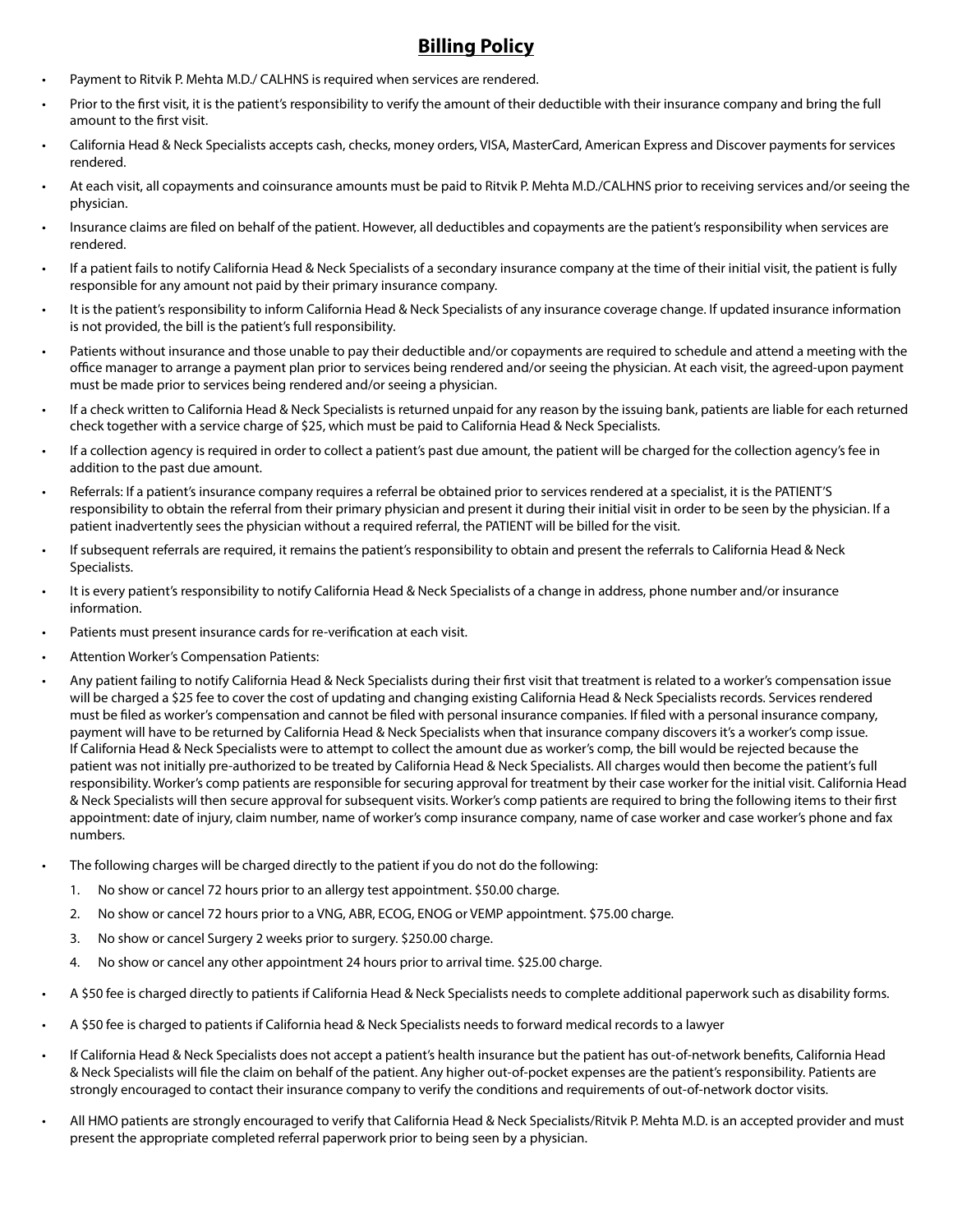# **Patient Payment Policy**

We are committed to the success of your medical treatment and care. Please understand that payment of your bill is part of this treatment and care. For your convenience, we have answered a variety of commonly-asked financial policy questions below. If you need further information about any of these policies, please speak to any of the front staff members.

**How may I pay?** We accept payment by cash, check, debit and credit, VISA, Mastercard, American Express and Discover.

**Do I need a referral?** If you have an HMO plan, with which we are contracted, you need a referral and authorization from your primary care physician. We are unable to schedule any appointments without the direct referral authorization.

#### **Copay/Outstanding Balances:** All **Copays and outstanding balances** are due at time of service.

**Unmet Deductibles:** For patients with unmet Deductibles, you will be charged the following due at time of check in towards meeting your deductible:

**IN-OFFICE CT SCANS:** California Head & Neck Specialists owns 2 in-office CT scanners in our Carlsbad and Murrieta offices. Your physician may order a CT scan that may be performed on one of our scanners. Patients have the right to be treated at another imaging facility of their choice. We are making this disclosure in accordance with federal regulations.

#### **If you DO NOT have insurance OR your insurance has not approved these services:**

#### **Self-Pay New Patient- \$350.00**

#### **Self-Pay Audio- \$150**

#### **Self-Pay Established Patient-\$150.00**

#### **Self-Pay CT scans- \$250**

\*Please note: There may be additional charges once claims are processed through insurance.

Which plans are CALHNS contracted with and what is my financial responsibility for services? Please contact your insurance company to see if we are in-network with your plan. Your financial responsibility depends on a variety of factors, explained below.

### **Ultimately, it is the patient's responsibility to know whether we are contracted with their insurance or not, and what their insurance does and does not cover. However, we will do everything possible to assist you with this process.**

\*Other charges that may accrue at the time of the visit: Nasal Endoscopy, nasopharyngoscopy with endoscope, removal impacted cerumen requiring instrument, binocular microscopy, labyrinthotomy, speech evaluation, tympanometry, allergy testing, VNG, VEMP/ECOG, and ABR, or other required procedures. Insurance may or may not cover for these additional charges. The patient will be held responsible for payment if the insurance does not cover the procedure.

### **Patient Acknowledgement**

I have read and understood all of the above about the CALHNS Patient Payment Policy. I fully understand and agree to abide by the terms of the California Head & Neck Specialists Payment Policy. I attest that I am responsible for all copays, deductibles, co-insurance, and other charges at the time of my visit, or may be billed for procedures done the day of my appointment. If I have any questions, I understand that it is my responsibility to ask an employee of California Head & Neck Specialists.

### **Complaints:**

You may complain to CALHNS or to the Secretary of Health and Human Services if you believe your privacy rights have been violated by us. You may file a complaint with us by notifying our privacy contact of your complaint. We will not retaliate against you for filing a complaint. This notice was published and became effective on/or before April 14, 2003. We are required by law to maintain the privacy of, and provide individuals with, this notice of our legal duties and privacy practices with respect to protected health information. If you have any objections to this form, please ask to speak with our HIPAA Compliance Officer in person or by phone at our Main Phone Number.

Patient Printed Name: Date:

Patient Signature: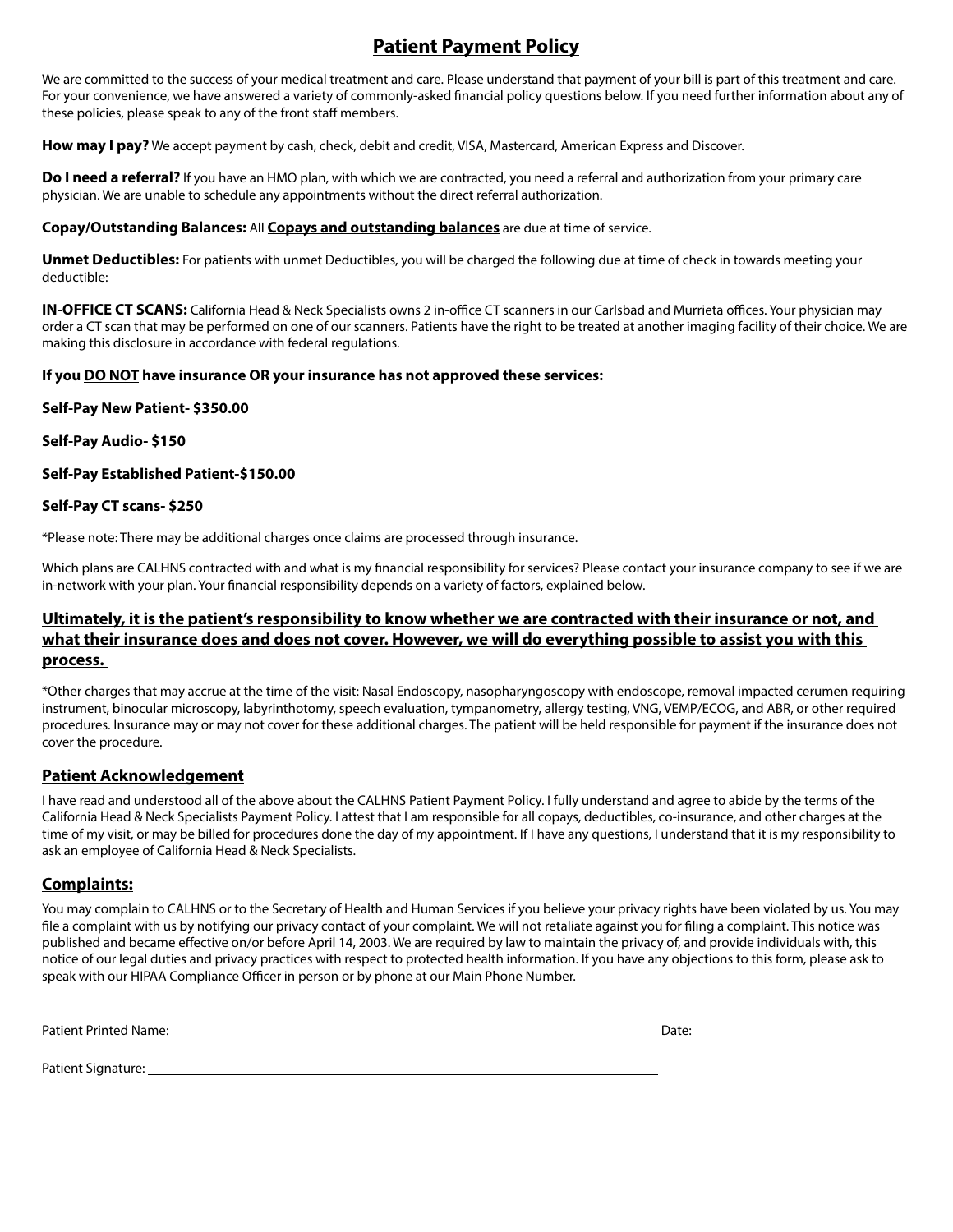# **Assignment of Benefit Agreement**

I hereby authorize my insurance company, including Medicare if I am a Medicare Beneficiary, to make payments to Ritvik Mehta, MD/ CALHNS for medical or surgical services or items rendered to me or my dependent by Ritvik Mehta, MD. Should my insurance carrier deny Ritvik Mehta, MD/CALHNS payment, I understand that I am financially responsible for the charges. I authorize Ritvik Mehta, MD, to release any and all of my records to my insurer, or any other third party payer, legally responsible for the payment of medical expenses. I certify that the information provided or to be provided by me is correct and complete to the best of my knowledge. It is my responsibility to update any and all personal, insurance and health information.

# **ZERO-TOLERANCE POLICY**

I acknowledge that California Head & Neck Specialists has a **Zero-Tolerance** policy when it comes to patient acts of aggression, obscene language, property destruction, verbal, mental or physical threatening or malicious behavior of any kind. If this should occur, we will call the authorities and press charges if we feel necessary. We reserve the right to immediately terminate patient/physician relationship if this kind of act occurs.

## **Patient Acknowledgment**

I have read and understood all of the above pages from Patient Questionnaire, Billing Policy, Privacy Policy and Zero Tolerance Policy. I fully understand and agree to abide by all terms of California Head & Neck Specialist's policies, including the Billing Policy. I confirm that all information stated above is the truth to the best of my knowledge. If I have any questions, I understand that it is my responsibility to ask an employee of California Head & Neck Specialists. **I also understand that if I am more than 15 minutes late for my appointment, the appointment will have to be rescheduled.**

Patient Printed Name: Date:

Patient Signature:

**A copy of this document will be provided to you upon request.**